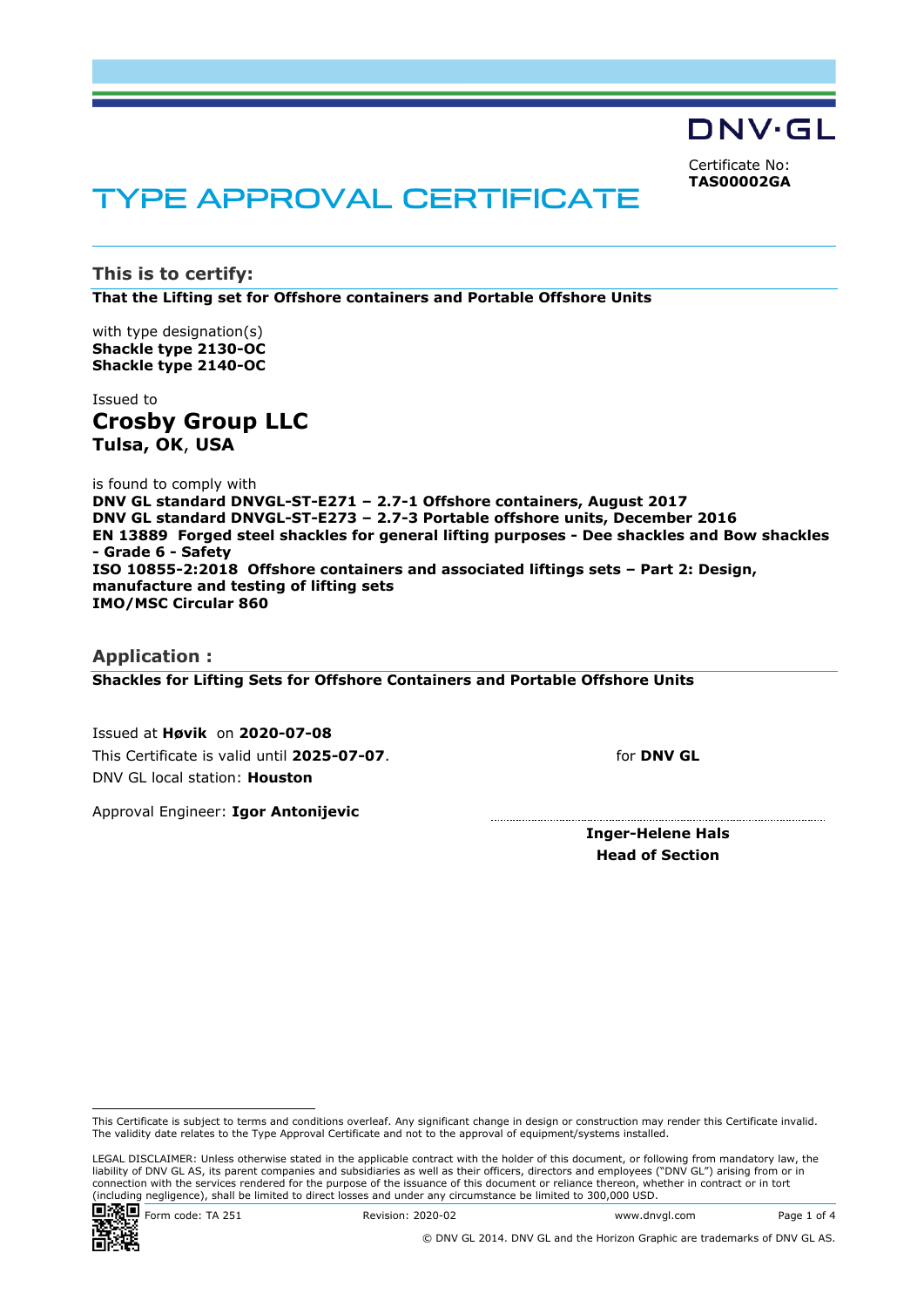Job Id: **262.1-007556-3**  Certificate No: **TAS00002GA**

## **Manufactured by**

Lebus Manufacturing, Longview, Texas, USA McKissick Products, Tulsa, Oklahoma, USA Crosby Europe NV, Putte (Mechelen), Belgium

The Crosby Group LLC takes responsibility that production at all places of manufacture are in compliance with the Rules, Standards and/or Regulations listed on page 1 of this Type Approval Certificate.

### **Product description**

This type approval certificate replaces certificate S-8357.

This type approval certificate covers shackles for use in lifting sets certified according to standard DNVGL-ST-E271 Offshore Containers (DNV GL 2.7-1) or to DNVGL-ST-E271 Standard 2.7-3 Portable Offshore Units (DNV GL 2.7-3).

Detailed product information and range of certified products covered by this Type Approval are listed in Appendix 1 of this Type approval certificate.

# **Application/Limitation**

Design temperature: -20°C

For application of shackles the minimum shackle working load limit (WLL) shall be decided according to the strength requirements for lifting sets on offshore containers as given in DNV GL 2.7-1, Section 8.

All production testing to be according to DNV GL 2.7-1 and EN 13889 in agreement with the DNV GL surveyor. Material to be Charpy impact tested according to DNV GL 2.7-1, Section 8.4.

The manufacturer shall issue product certificates according to Section 8.5 in DNV GL 2.7-1, using the certificate form DNV Product Certificate – Shackle Assy as listed below. This certificate form is only to be used for slings certified according to this type approval certificate.

#### **For shackles manufactured according to DNVGL-ST-E273:**

Prior to selection of shackles the minimum required shackle working load limit (WLL) shall be decided according to the strength requirements for lifting sets on portable offshore units as given in DNV GL 2.7- 3, Section 7.3.3. Resulting sling force (RSF) can be found in the Design Verification Report (DVR) issued by DNV GL for the Portable Offshore Unit. The DVR shall be available for the shackle manufacturer.

#### **Type Approval documentation**

#### **Tests carried out**

Prototypes tested according to EN 13889 and DNV GL 2.7-1.

## **Marking of product**

Marking shall be according to DNV GL 2.7-1 Section 8, EN 13889 and Crosby Group LLC internal procedures.

For shackles for Portable Offshore Units, each item has to be marked according to chapter 7.6 in DNV GL 2.7-3.

## **Periodical assessment**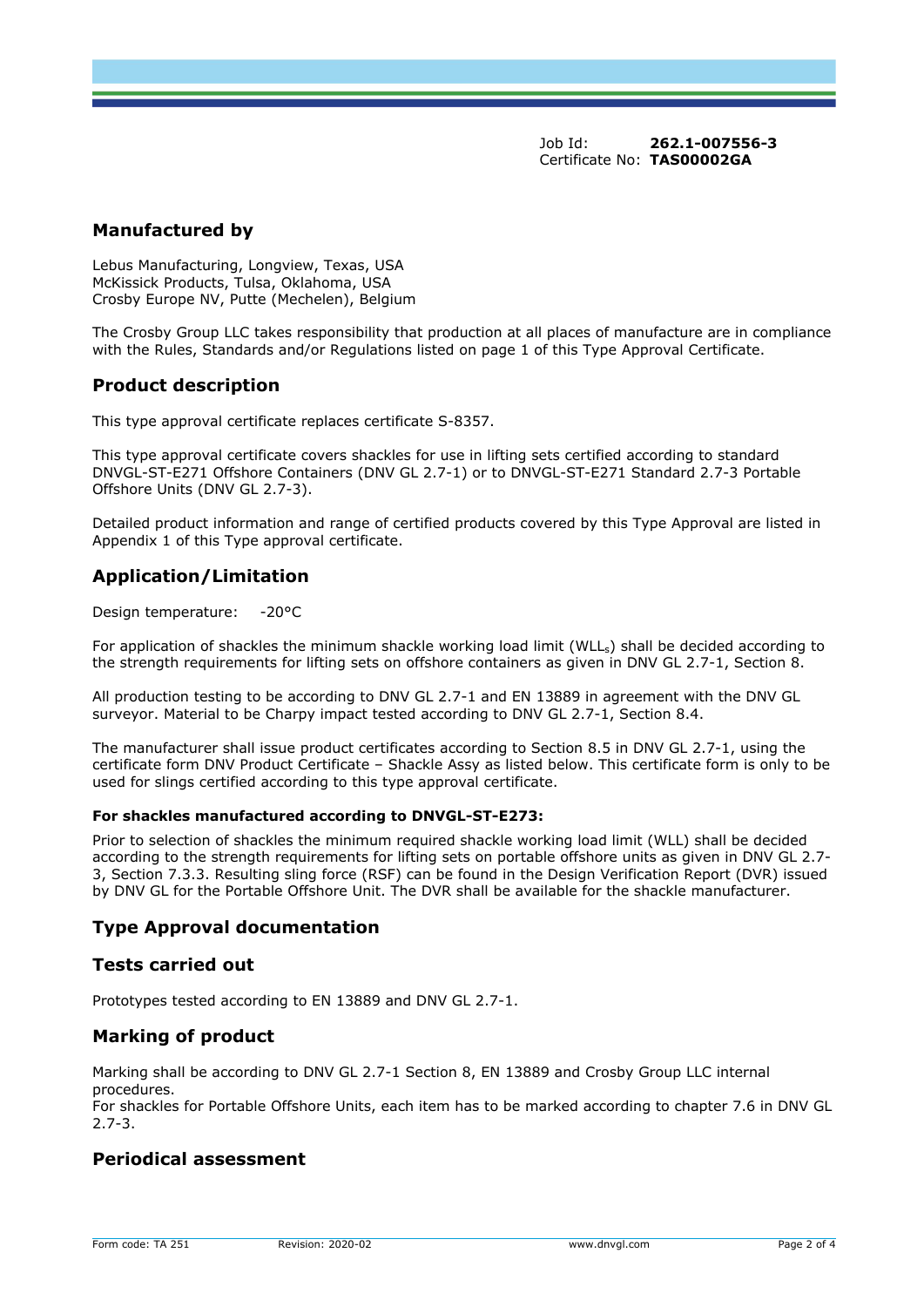Job Id: **262.1-007556-3**  Certificate No: **TAS00002GA**

For retention of the Type Approval, a DNV GL surveyor shall perform a survey every 6 months and before the expiry date of this certificate to verify that the type approval is complied with.

END OF CERTIFICATE